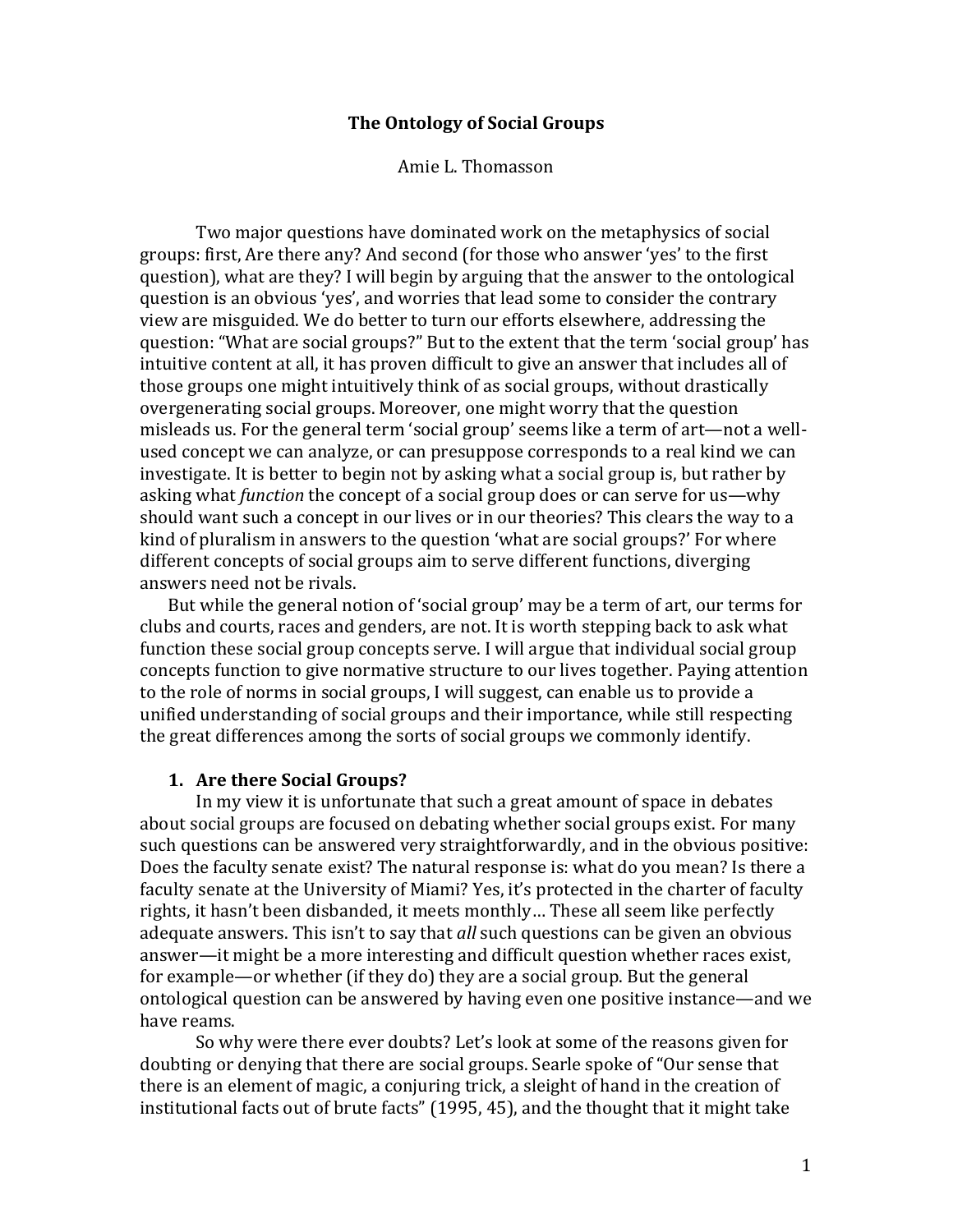some sort of 'magic' to ensure that there are social groups 'over and above' their members is a recurring objection. Nikk Effingham objects to the idea that, for example, Church parishioners could create a football team by making a verbal agreement, saying, "I think it is strange that merely speaking and intoning certain phrases could cause anything to exist...The thought is that only wizards and warlocks can bring things into existence by merely uttering a few phrases"  $(2010, 100)$ 253).1

But this worry is misguided on several levels.<sup>2</sup> First, to think that there are social groups is not necessarily to think that any social group may be created by declaration: the conditions for different sorts of social groups existing, or coming into existence, may be quite varied. In some cases (say, a college committee) a mere declaration in a wider meeting by a relevant body may suffice; in other cases, we might require constitutional amendments, acts of voting; in others, we might require years of living, working and struggling together; in others, we might require the presence of underlying biological or historical facts (and perhaps more besides).

Put in terms I have developed elsewhere (2015, chapter 2), terms for social groups of different kinds have different application conditions—conditions under which the term ('team', 'subcommittee', 'union', 'race', etc.) would refer and the relevant entity exist. In some rare cases, perhaps, the application conditions for a group name require only that certain linguistic acts be performed—*by someone* with the relevant authority and against the background of appropriate social conditions. In other conditions, far more may be required. But in no case is it a matter of 'magic' to think that, if the application conditions for a new term 'T' come to be fulfilled, a T exists. Consider the worst magic trick in the world:

• Nothing up my sleeves... I'll just put this right glove and this left glove in a hat and... Shazam! A pair of gloves emerges!

So similarly, in a department meeting, one might try the following bit of 'magic': Nothing up my sleeves, I nominate you, you and you to be the new climate committee—do you accept? Good. Shazam! A new climate committee appears! In each case, it might sound odd to express what happens metaphysically: a new 'object'—the pair of gloves or climate committee—'comes into existence'. But that's for explicable reasons to do with our sortal use of the term 'object'. That is, as I have argued elsewhere (2009), 'object' is used sometimes as a covering term, guaranteed to apply if some first-order sortal does; but sometimes as a sortal intended to track spatiotemporally unified, cohesive, independently mobile entities. Clearly no 'new object'—in the sortal sense of object—is generated in these cases. But that does not mean that there is not a pair of gloves, or a climate committee in the relevant situations. Indeed it would simply be false to say that no pair of gloves came out of the hat, or that this department still has no climate committee: the application conditions are fulfilled and there's nothing more it takes. But only the Worst Magician in the World would treat these as 'magic tricks'. While the 'magic' objection has been a recurrent piece of rhetoric, it is a complete red herring.

 $1$  Effingham does cite my position against this, but just says it is better to not get dragged into a

 $2$  For a more detailed response to 'magic' objections, see my (2015, 215-220)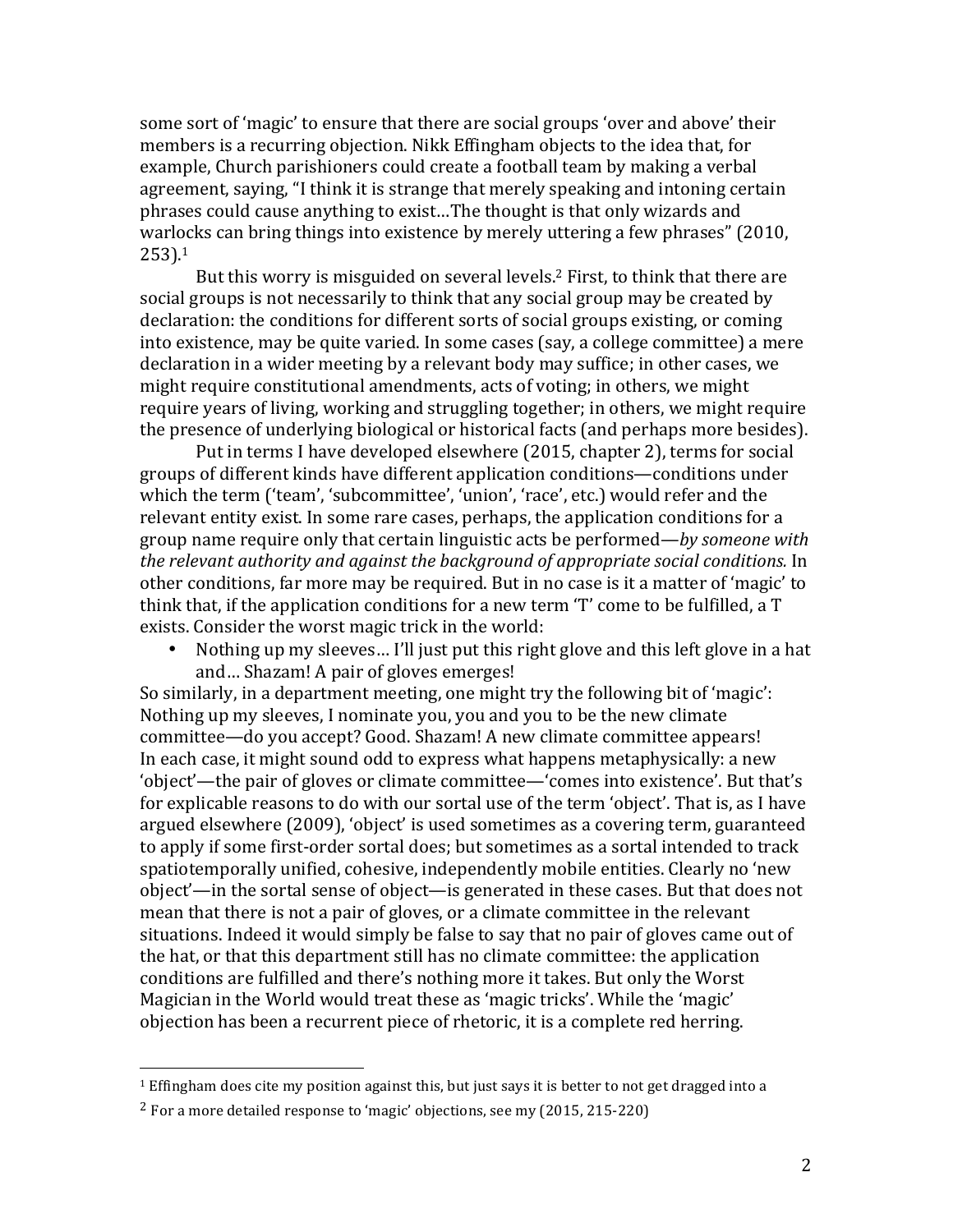Other grounds commonly given for doubting or denying the existence of social groups are worries about lack of parsimony, or (again in the words of Effingham) positing a 'bloated' ontology  $(2010, 252)$ . But  $(as I have again argued$ elsewhere (2007)) these concerns about parsimony (however apt they may be in developing empirical explanatory theories) have no role to play in asking whether social groups (say) exist. Given that one accepts that there are all the relevant people, meetings, decisions, declarations, intentions, etc. that fulfill the application conditions for a term like 'climate committee', it's not more parsimonious to accept that those conditions are fulfilled and yet deny that there is a climate committee. As I have argued elsewhere (2007, Chapter 9), where there are analytic entailments from the fulfillment of conditions  $C$  to the existence of an entity  $E$ , one does not get a more parsimonious theory by accepting  $C$  and denying the existence of  $E$ —we can't get a more parsimonious theory by rejecting use of a term.

Others reject social groups on grounds of worries that there is a hidden contradiction or at least tension in the concept. These show up in concerns about how to resolve puzzles about composition and identity over time (See Ritchie 2015, 311; Sheehy 2006 gives a response to the colocation problem)—worries that are no different in kind from those raised against the existence of ordinary natural objects and artifacts. Such concerns have to be addressed on an individual basis, and I have aimed to show how to resolve issues of these sorts elsewhere (2007). In any case, however, given the availability of easy arguments for the existence of many teams, committees, clubs, and the like, the right approach is to accept the existence of these social groups as we work to untangle challenges and conceptual puzzles—rather than to jump to the conclusion that such puzzles give us reason to deny the existence of social groups. $3$ 

The above issues arise equally as concerns about 'accepting' ordinary objects and social groups. But there are also some potential tensions more distinctive of debates about social groups. If the intuitive everyday concept of a social group attributes social groups features like intentions, rights, duties, and responsibility and if one also thinks social groups couldn't be rightly ascribed these features—one might be led to deny that anything matches our everyday conception of a social group. Margaret Gilbert attributes something like this reasoning to Weber:

Possibly Weber thinks it obvious that nothing but an individual human being can act, have rights and duties, and so on... It is possible then, to discern in what Weber writes something like the following line of argument. According to the vernacular concept, a collectivity can act. But then there can be no collectivities in the sense in question.  $(1989, 6)$ 

Of course many in recent years (Gilbert 1989, List and Pettit 2010) have laid out senses in which it seems apt to ascribe intentional states of certain kinds to social groups (states not reducible to those of its members) in a way that is non-spooky and should do a great deal to make plausible the claim that we can properly ascribe certain kinds of intentional states to certain kinds of social group. But even if one really resisted all such intentionalistic attributions, it is unclear why anyone would think that the right response to this problem is to deny the existence of all social

 $3$  On this point, see also my (2015, Chapter 8).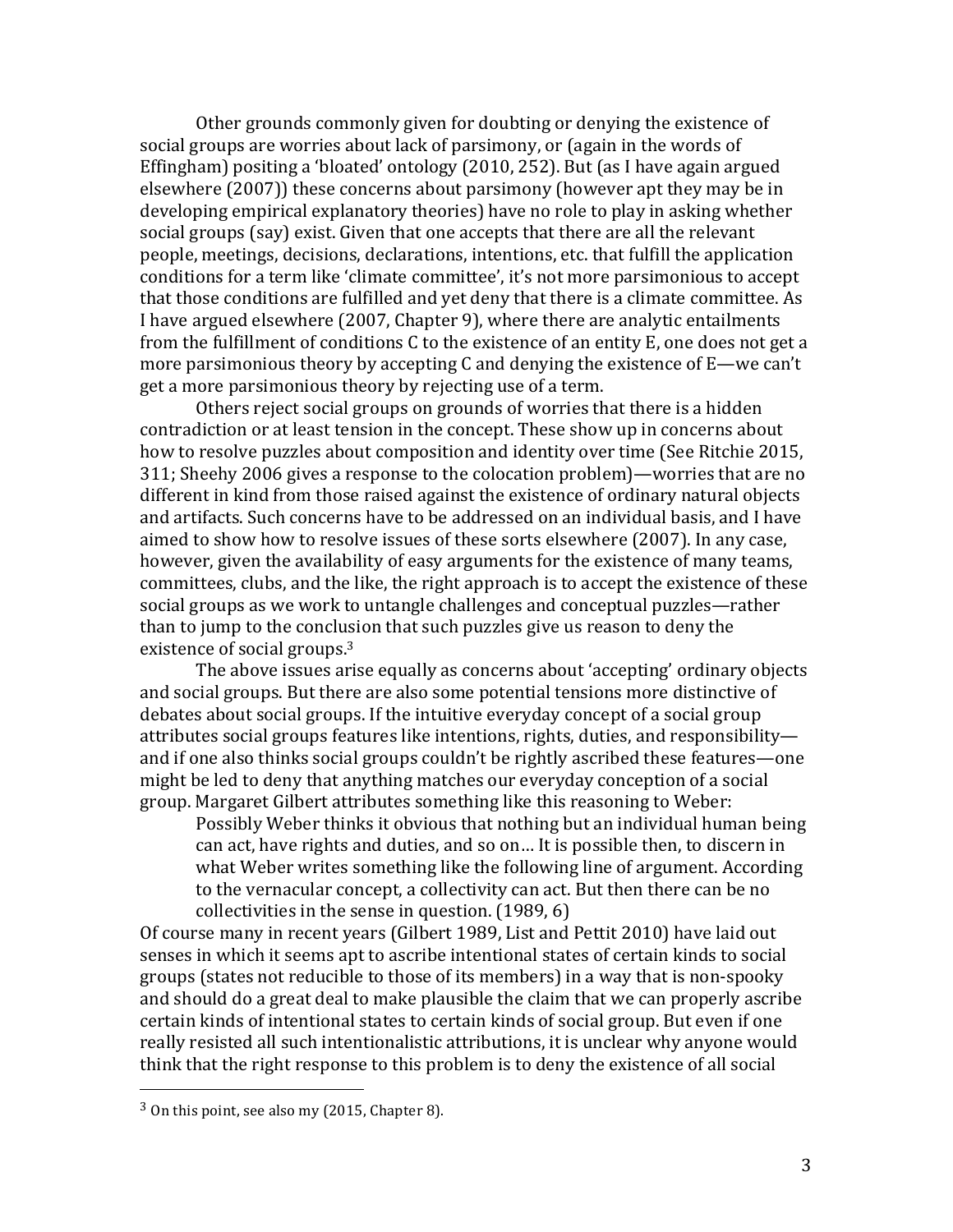groups rather than simply rejecting these attributions as metaphorical, misleading, or downright false.

Other considerations distinctive of debates about social groups center on the question of whether we need to appeal to social groups in order to make (or make better) explanations in the social sciences—or if we'd do better to stick to the advice of 'methodological individualists' (Ritchie 2015, 311-2). There are a lot of interesting issues here that I won't touch on. But again, even if social groups such as the Supreme Court or my philosophy department do not need to be appealed to in social scientific explanations, that seems little reason to deny that they exist. On the contrary, given that the application conditions for these terms are fulfilled, it seems simply false to deny their existence. Moreover, we seem to need to refer to them frequently in our daily lives, in determining our obligations, interacting with others, or expressing who we are. To deny that there are such things, and give up the idea that these terms may be used to refer, would be to give up a great deal.

#### **2. What are Social Groups? Past accounts**

I have argued so far that we should reject the arguments commonly given for eliminating social groups—the question 'are there any social groups' may be given and easy and obvious answer: 'yes'. But that doesn't answer the question: What are social groups?

We have to approach this question carefully. For 'social group', in its generic form, is not a term we use much in everyday life. We do, of course, in daily life use terms *for* what we might think of as social groups of various sorts, speaking of the Supreme Court, the UM Philosophy Department, Girl Scout Troup 2115, or again of social groups such as American women, African-Americans, or the disabled. One goal of offering a theory of 'what social groups are' might thus be thought of as finding a way of understanding what all of these groups have in common—a way of unifying them while excluding other collections of people that intuitively are not social groups at all. Yet this has proven to be a difficult task.

Some are tempted to identify social groups with fusions or sets of their members. Such attempted identifications run into well-known problems. One such problem is that groups (unlike fusions or sets) can survive changes in their membership (Uzquiano 2004, 135-6). Another well-known problem is that the same members may form two different social groups—as the same individuals might be both the Deacons of a town's First Baptist Church and the members of its Better Business Bureau—so we intuitively have two different social groups here, but not two different fusions or sets (Uzquiano 2004, 141).

Clever tricks may sidestep these problems—such as Nick Effingham's suggestion that we identify groups with sets of ordered pairs—where the first member is a possible world, and the second member is a set of ordered pairs, with the first member an instant, and the second either the empty set of a set of individuals. But of course (as Effingham acknowledges) that *drastically* overgenerates the number of social groups—as he puts it, it entails that he is a member of a social group with Tony Blair, with Ghenghis Khan and all of his sons, and so on—since the relevant sets exist no matter what. If there is any standard use of the term 'social group', it seems that it would exclude such things from being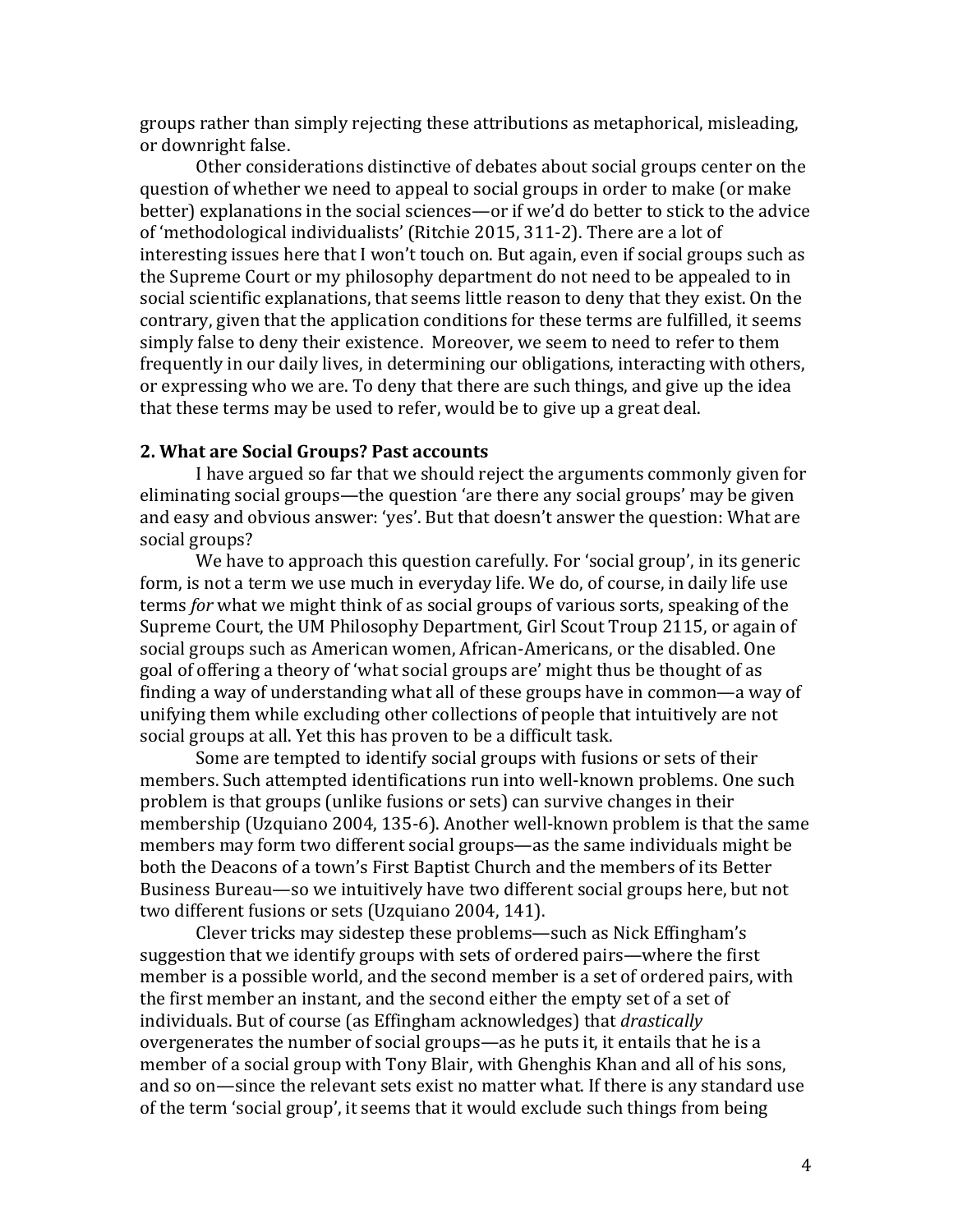social groups at all: if these are social groups, one might say, 'social group' has no meaning. As Margaret Gilbert puts it "It is generally acknowledged... that not just any set of people, in the logician's sense of set, forms a social group intuitively"  $(1989, 9)$ .

Of course we could take this in the spirit of a suggestion of how to use the term 'social group'—in which case it may be only radically misleading. (And one may account for 'strict truth' by appealing to restricted quantification, as Effingham does  $(2010, 262-3)$ . But what is the basis for the suggestion?

The motives given for such 'reductions' appeal to many of the same illegitimate concerns that motivated eliminativism. If social groups are thought to be odd entities that would have to be 'magically' generated, or that would reduce the parsimony of our theories in ways that matter, then identifying them with eternal Platonistic objects like sets (which many 'already have in their ontology') might seem attractive. (Sometimes this is expressed as identifying them with 'more familiar' entities—but it's hard to know what could be more familiar than social groups—didn't we all start with knowing we were part of a certain family or kindergarten class?). In any case, we can reject the felt need to reductively identify social groups with 'more familiar' entities for the same reasons we rejected eliminativism. If the suggestion is done in the interests of 'parsimony' or meeting the other ontological desiderata above (like avoiding 'magic')—which, in Effingham's case, it explicitly is—then once we see these criteria as entirely misguided, we will have absolutely no motivation for taking this convoluted, needless, and misleading proposal on board. 

Gabriel Uzquiano offers a more natural view of the nature of social groups: that groups are constituted by their members, while capable of surviving changes of membership—much like artifacts are constituted by material objects while being capable of persisting despite (small, gradual) changes of parts (2004, 137-8, 147). Brian Epstein holds a similar view: that "a group is a thing constituted by and only by individual people"  $(2015, 133).4$ 

The constitution view seems to give us a far more apt understanding of social groups, but it still leaves some questions unanswered: in virtue of what do some collections of people constitute a social group, and others not? To avoid Effingham's overgeneration problem, it would be good to have some way of distinguishing the conditions under which collections of individuals constitute a social group.

Some proposals have been offered to distinguish those collections of individuals that constitute a social group from random assemblages. John Greenwood describes social groups as populations bound by shared social forms of cognition, emotion and behavior  $(2003, 102)$ . At least if what we aim to do is to get a theory that matches our original list, however, this proposal seems to *undergenerate* social groups. For often it is simply not true that members of what we commonly

 $4$  As Kate Ritchie has pointed out (correspondence) one might, however, want to allow that social groups needn't be constituted *only by* individual people—one might, for example, want to allow that some social groups may be (at least in the first instance) constituted by others. For example, Major League Baseball might be constituted by a certain number of teams (themselves constituted by members).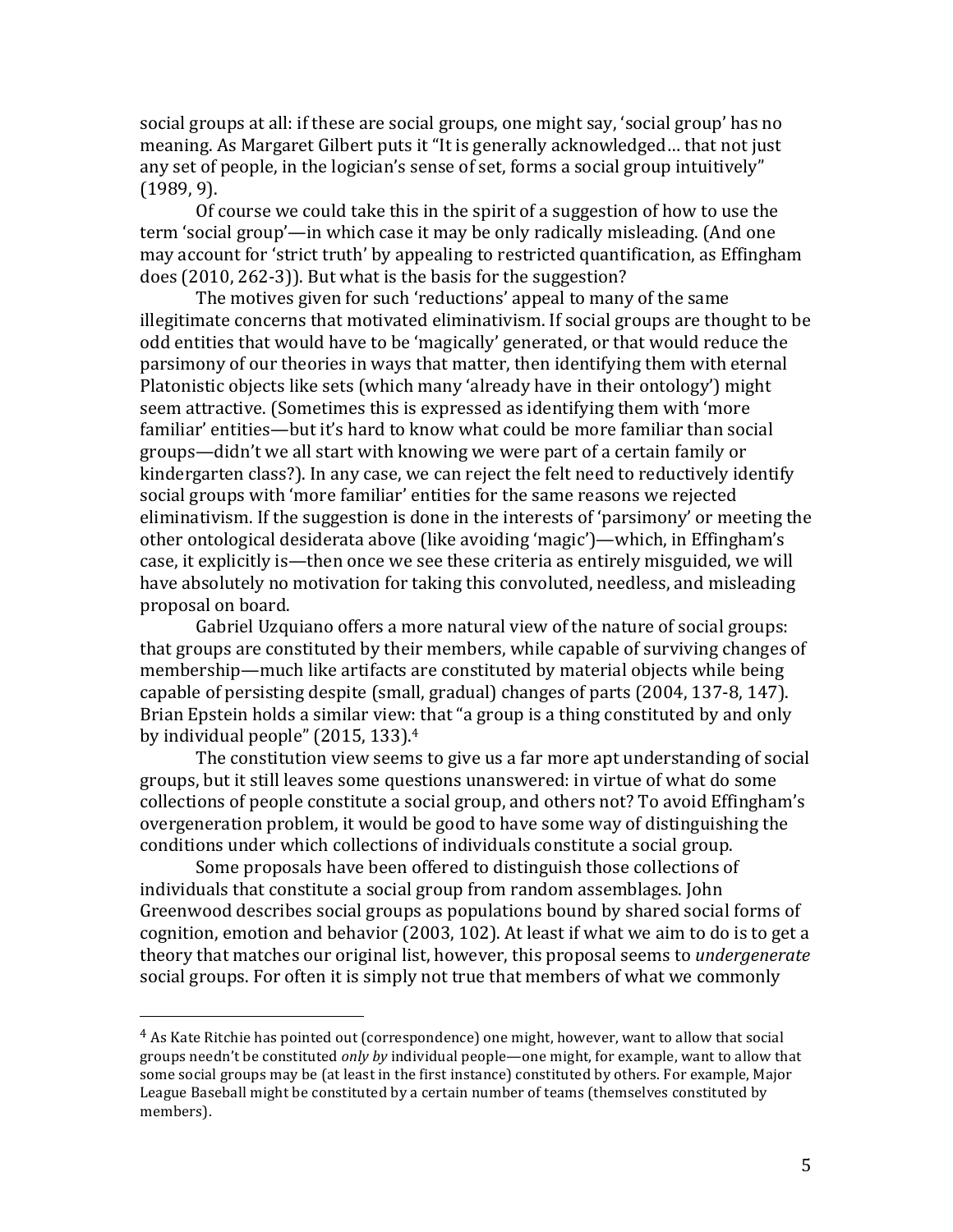treat as social groups (women, African-Americans, or even members of the Boston Symphony Orchestra or Supreme Court) actually share social forms of cognition, emotion and behavior—unless we water down that requirement so far that it ceases to be meaningful. Greenwood acknowledges that it's possible for a "population of individuals defined by a common property [disabled persons, African-Americans or women] to misrepresent themselves as bound by shared social forms of cognition, emotion and behavior" (2003, 102). Those groups that do not share such forms of cognition, emotion and behavior Greenwood labels mere 'aggregate groups' that may nonetheless be 'represented as socially significant by members of social groups'  $(2003, 104)$ .

Margaret Gilbert famously gives an even more restrictive answer to the question 'what makes a collectivity out of a sum of living human beings' by treating social groups as plural subjects, created when individuals (in conditions of common knowledge) express a commitment to a being part of a plural subject of a shared goal, conditionally on others doing likewise (1989, 17, 204). This isolates a particular way of intentionally creating social groups—one that may be of particular interest for attributions of collective intentionality, responsibility, and so on. But of course it also leaves out races, genders, families, and many other intuitively interesting and relevant social groups.

As we have seen, it is difficult to give an account of what social groups are that does not either overgenerate social groups or leave out many groups we are inclined to treat as social groups. This may not, however, be a very deep objection. For 'social group' may not be a term used enough in our ordinary discourse to have a firm grip on what it would take, or to be sure that it forms anything like a 'kind' of which we can give a uniform analysis. We do indeed speak of teams and courts, racial and ethnic groups, committees and clubs. But we don't use the generic term 'social group' much, and there doesn't seem much assurance that the groups we do tend to speak of are all of the same kind. Perhaps the difficulties in giving conditions under which individuals constitute a social group arise because there are different *kinds* of social groups, with different conditions.

Katherine Ritchie  $(2015, 316-7;$  forthcoming) makes a step towards pluralism by dividing social groups into two types: Type 1 groups (including teams, clubs, committees, and courts) are 'structured wholes', where the nodes of the structure are occupied by some members and stand in required relations.<sup>5</sup> Type 2 groups (including racial groups, gender groups, sexual orientation groups), by contrast, don't require structural organization and are identified by a 'shared feature'. These types of groups, as Ritchie describes them, are quite distinct: as Type 1 groups require structural-functional organization, their members must have collective intentionality, may freely choose whether to belong to the group, and needn't share any (other) features with other group members (Ritchie 2015, 314). By contrast, none of these applies to members of Type 2 groups. Moreover, while Ritchie initially identifies social groups of Type 2 as groups that 'share a feature', as she notes, this must be interpreted carefully. For we cannot presume that members

 $<sup>5</sup>$  In her (2015) Ritchie labels these simply 'Type 1' groups; in her (forthcoming) she gives the more</sup> descriptive labels of 'Organized Groups' and 'Feature Groups'.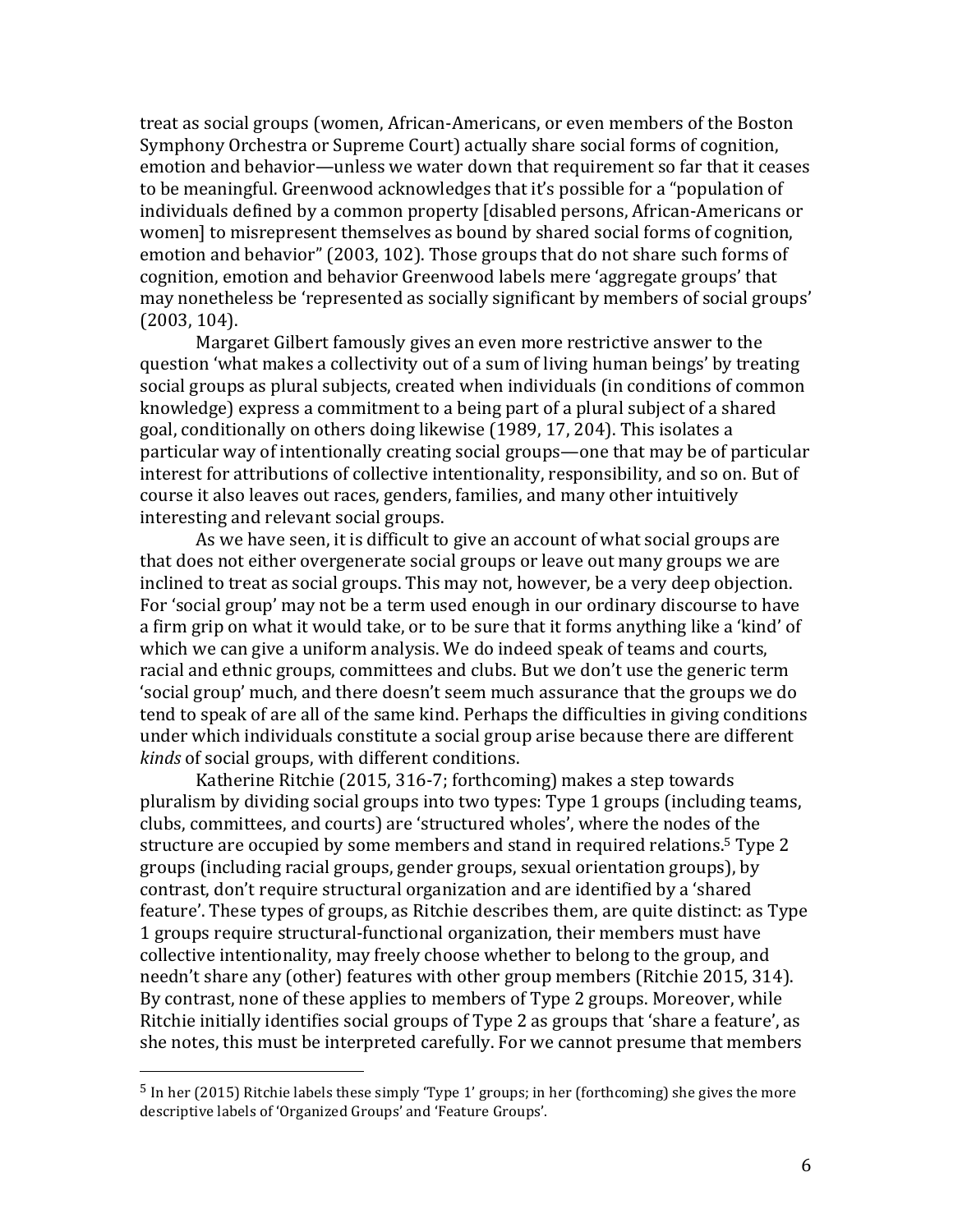of race groups, for example, share a natural essence or property. We might add that even when we *can* pick out a set (or fusion) of entities with a shared property, they may not form a social group: consider the set of individuals with a longer second toe, or with hazel eyes, or who are 42 years old, or who have an obscure mitochondrial disease. Though these collections of people share a feature (in some cases an easily observable one), they do not thereby form what we would normally regard as a *social* group (cf. Gilbert 1989, 9).<sup>6</sup> To avoid these problems, Ritchie suggests treating social kinds of Type 2 as sharing a socially constructed property leaving open exactly how to understand the notion of a socially constructed property. Regardless of the details of how we distinguish types of social groups and characterize groups of each type, it seems undeniable that there are different types of social groups. Even if we seek a unified account of social groups, we should respect the important differences among them.

## **3.** The function of social group concepts

 

There is room for an even deeper sort of pluralism in accounts of social groups. Since the term 'social group' (unlike terms for particular kinds of social groups) isn't really a part of our normal parlance, it's hard to think of us in answering this question as doing a straightforward conceptual analysis of how our term 'social group' ordinarily works; still less of independently identifying the entities it refers to and searching for a 'common essence'. We will do better, and make our own arguments more transparent, by thinking of it instead as asking how we *should* use the term—and noting that different uses indeed may be useful for different purposes. So let's step back from the metaphysical question 'What are social groups?' to a functional one: What do we want the concept of a social group for?

Much of the focus in work on social groups has been on answering questions about whether social groups of various kinds may be aptly attributed intentional states, actions, and responsibility. This is obviously an important and morally and legally relevant question. Much of the focus on what Ritchie calls Type 1 groups, I would suggest, has been with a view to answering this question by appeal to the kinds of interlocked intentions and commitments, and institutional regulations, that can plausibly enable them to meet conditions for a kind of group intention, decision, and responsibility. Gilbert's work, for example, may be seen as aiming to draw out a sense of 'social group' on which it clearly makes sense to attribute group beliefs, intentions, and responsibilities. And this work may be quite valuable.

What other functions might a concept of a social group play? In some contexts, the notion of a social group may play an important role in social scientific explanations (of patterns of settlement, divisions of labor, distributions of income or other rewards). Conceptions of social groups like Greenwood's—as populations bound by shared social forms of cognition, emotion and behavior—might be thought of as designed to serve this kind of explanatory and predictive purpose—useful perhaps in demographic analyses in economics and political science.

 $6$  Perhaps it is for this reason that Ritchie later shifts to treating type 2 groups as sharing a (causally and/or constitutively) socially constructed property (2015, 317).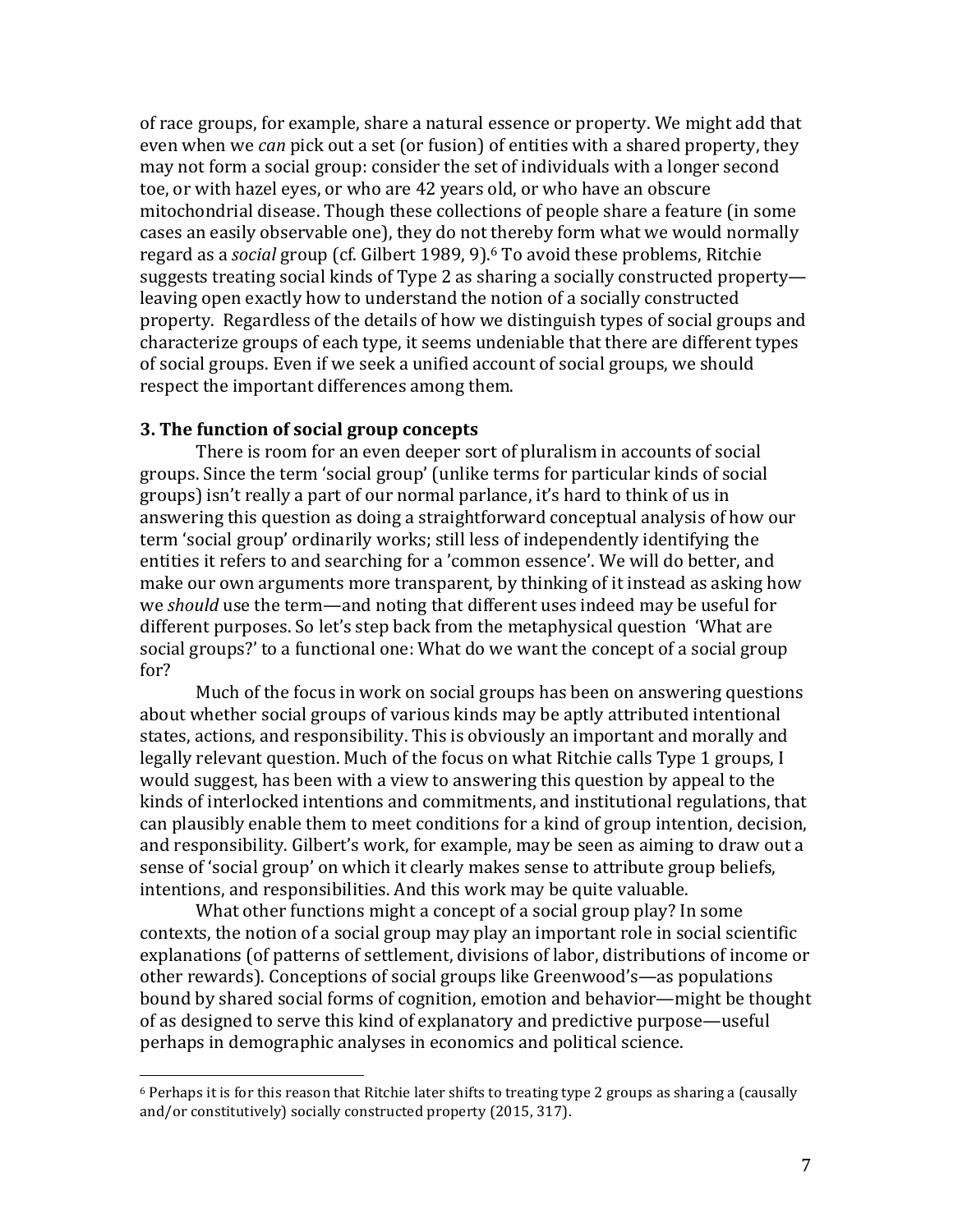But there are also reasons to be interested in social groups of other sorts: races, genders, classes or castes, families... where (unlike Type 1 groups) there is no voluntary creation or joining, no internal structure; and unlike Greenwood's groups, we cannot presuppose shared forms of cognition, emotion, or behavior. As Sally Haslanger has made clear, some social group concepts, including race and gender concepts, may be needed for a different purpose; not to attribute joint responsibility or to predict and explain, but rather to engage social critique and social justice: only if we can employ race and gender concepts can we track and aim to correct race and gender based injustices. This is explicit in Haslanger's work in ameliorative conceptual analysis. As she writes "At the most general level, the task is to develop accounts of gender and race that will be effective tools in the fight against injustice"  $(2012, 226)$ . Where this is the function we want our social group concepts to serve, we will do better to neither identify them on the basis of interlocking intentions and commitments, nor on the basis of supposedly shared natural or cognitive features. For there seem to be no shared natural features in the case of races or classes; and even if there were, this would not be sufficient either to justify the norms or to mark this group out as a *social* (as opposed, say, to medical) group. Haslanger does not offer a generalized analysis of social groups, but she does suggest understanding racialized groups as having members "socially positioned as subordinate or privileged along some dimension (economic, political, legal, social, etc.) and the group is 'marked' as a target for this treatment by observed or imagined bodily features presumed to be evidence of ancestral links to a certain geographical region"  $(2012, 236)$ .

Where the concept of a social group is employed to serve different functions—legitimating ascriptions of group intentions and responsibility, serving in social scientific prediction and explanation, or exposing and reducing injustice there need be no rivalry between the different conceptions. The generalized notion of a 'social group' (unlike terms for indivual courts, clubs, or gender terms) is a technical introduction, and to a broad extent we may formulate a set of conditions for certain people forming a social group that will best serve the function we have in mind, without much concern for including all of those groups we might have thought of as 'social'. This pluralism of function may then account for a pluralism in the kinds of accounts of social groups one sees, and in the kinds of social groups that would correspond to them. Debates in this area may be reevaluated accordingly: for we needn't feel that Gilbert, Greenwood, and Ritchie, for example, are contradicting each other in purported discoveries about the 'real essence' of social groups, rather than each articulating a notion (or notions) that might be useful for some purpose at hand. We can evaluate each proposal more clearly if we see the function(s) it aims to serve, and can go about determining whether it serves it well.

#### **4. Social Groups as Normatively Structured**

Should we just give up, then, on trying to get a more general conception of what a social group is—one that might exclude random assemblages or groups of the long-toed, and include both clubs and courts on the one hand, races and genders on the other? I actually think we don't have to, and that the function-first approach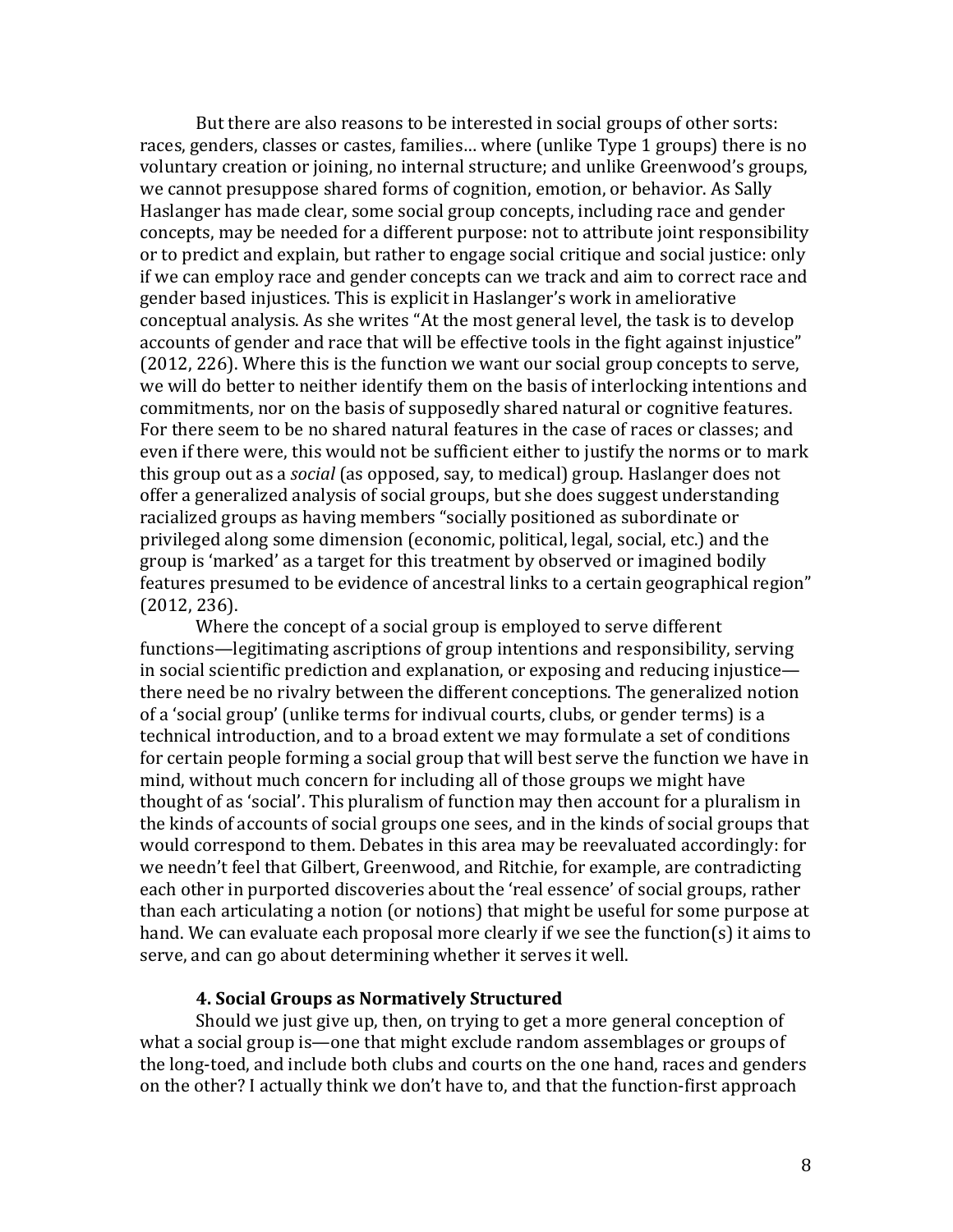provides the basis for a new general account of what social groups are, arrived at in a slightly different way.

While we can proceed by asking what function we want the general term 'social group' to serve for us, we can also begin by looking back to the individual terms for social groups of various kinds and asking what function it serves to have terms or concepts for specific (kinds of) social groups—concepts like 'University of Miami Student', 'Supreme Court', 'Women's Basketball Team', 'Faculty Senate', and like 'African-Americans', 'women', 'gay men', or 'the working class'? Even if 'social group' is a term of art, these particular terms are not. On the contrary, they form core parts of our daily life, experience, and thought.

What function does it serve to have concepts for clubs or courts, nationalities, races, or genders? What would an individual be missing, if she lacked all such concepts? We use concepts of particular social groups in our own deepest forms of self-identification (as people identify as Asian-American, as democrats, as chemists, as lesbians, as members of the women's basketball team). And we use them to identify others to whom we may appeal for help, must defer to for various kinds of authority, assign grades to, work with in solving a problem, making a ruling, or winning a game. An individual who lacked all social group concepts would, quite simply, have no idea how she was to act, what was expected of her, or how to understand the reactions of others. Given all the roles social group concepts play in organizing our shared lives together, we seem to have need to keep the terms and concepts in our conceptual economy, and perhaps to get clearer about what these things are they refer to—even apart from any roles they may or may not be needed to play in attributing collective responsibility and rights, or in explanatory theories of the social sciences.

More generally, we might say, social group concepts have *significance* for us because they function to normatively structure our lives together: marking how we are to treat others and how we are to behave in a variety of contexts and towards a variety of people. This much all social groups may have in common. But there are many ways norms can be relevant to social groups, and isolating these enables us to also respect the differences among types of groups. This enables us to identify what social groups of Ritchie's Type 1 and Type 2 have in common, and more broadly to say what intentionally created organized social groups have in common with *de facto* groups of people by race, ethnicity, gender, or disability.

First, there are shared *internal* norms—norms regarding how members of the group are to behave, regard themselves and other group members, and so on (what they are to wear, how they are to eat and prepare food, what they are (and are not) to do...). In strict religious communities of various sorts—e.g. among Orthodox Jewish communities, Amish and Mennonite communities, etc.-such internally binding norms are particularly thoroughgoing, affecting nearly all aspects of life. But they may also be more informal and less thoroughgoing, e.g. norms of dress for students at a particular university.

Second, there are *structuring* norms that place different group members at different nodes, with different norms regarding those who occupy different nodes (members of the congregation, the priest, the organist, the bishop; the president, secretary, treasurer, member-at-large, new initiate...; privates, corporals,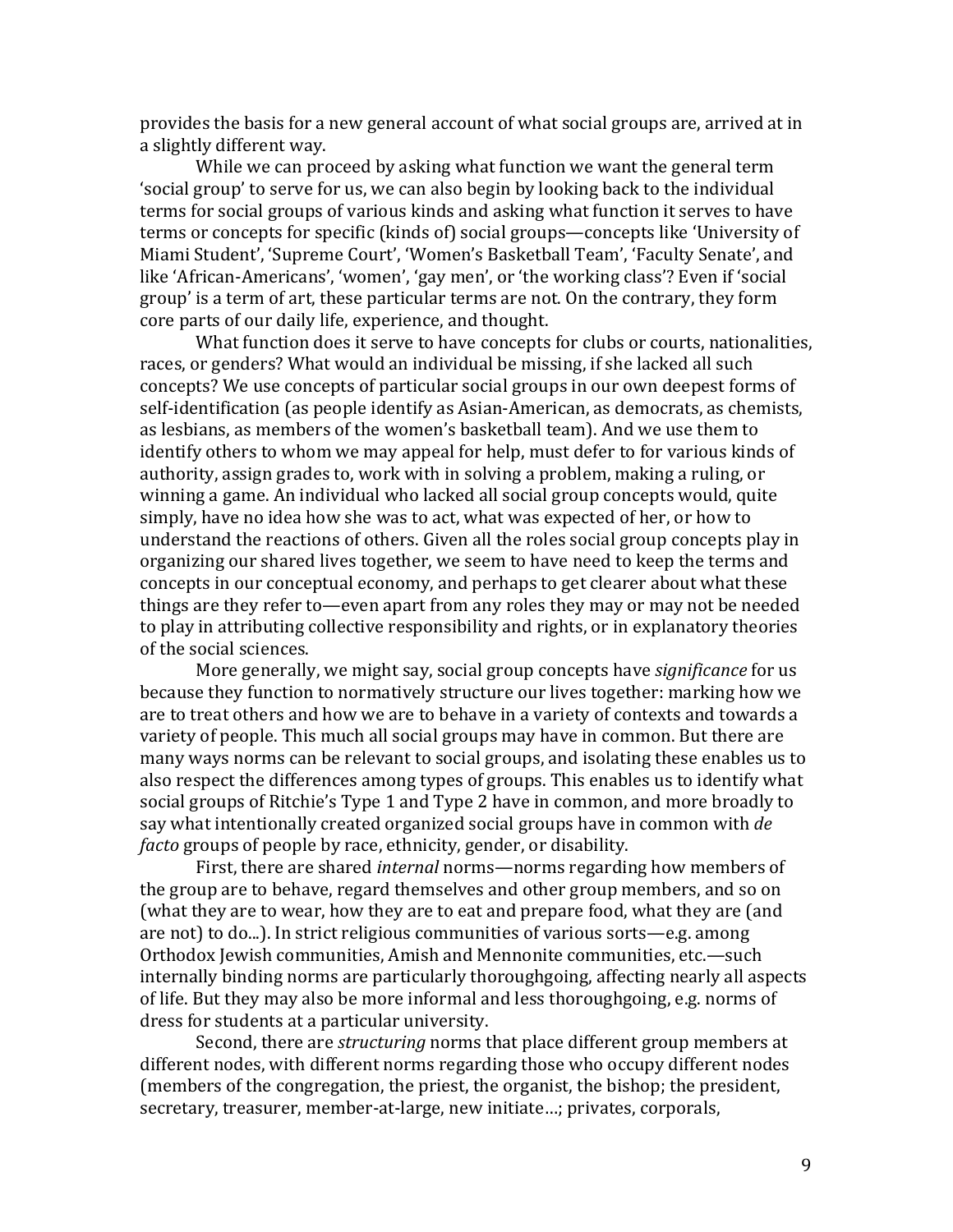lieutenants, colonels...). These are the norms emphasized by Ritchie as applying to Type 1 social groups: requiring structured roles such that members are obliged to act in ways defined by their roles. Such structuring norms are standard in political organizations, the military, corporations, universities and other complex and sophisticated clubs and organizations.

Third, there are public *external* norms—norms regarding how members of that group are to be treated, regarded, behaved towards by those who are not members of the group. It is such external norms that play the prominent role in Haslanger's ameliorative analysis of race and gender concepts: she takes the gender category of 'woman' as defined "in terms of how one is socially positioned, where this is a function of, for example, how one is viewed, how one is treated, how one's life is structured socially, legally, and economically"  $(2012, 229)$  where one is 'marked' as a target for the treatment by observed or imagined bodily features presumed to be evidence of a female's biological role in reproduction. We may generalize this by saying that one way social groups may be constituted is by their members having shared external norms of treatment (privileging, subordinating, or just different), based on any of many kinds of different 'markers' (bodily features real or imagined, accent, geographic origin, or simple enumeration). Such groups may include not only race and gender groups but also class or caste, clique or social group among school children, ethnic groups or immigrant groups.

In each case, the internal, structuring, and external norms involved may be official and institutional, and supported with official sanctions; or they may be unofficial, informal, and noticed and sanctioned only at the level of feelings of discomfort, offense, and/or disapproval (among those who notice violations), disinclination to transgress or guilt, shame or fear among those who violate the norms. 

Institutional social groups like the US Army, the Supreme Court, the Miami Heat, or the Catholic Church typically have members characterized by all of these sorts of norms. But these norms may also come apart: members of an egalitarian religious or political group—or a simple club like a book club—may have internal norms (they are all to be pacifists, they are all to read the book) but no structuring norms. Secret societies may have internal norms and/or structuring norms without any external norms for how non-members are to treat them—for they wish to keep it unknown that they are members of such a group, hindering the ability for outsiders to establish any norms for treating them. Gender groups in our society generally lack structuring norms, but are distinguished by both internal norms (what they are to wear, what they are to do, what toys they are to play with when young, what household responsibilities they are to perform and jobs they are to pursue when older...) and external norms (making it more permissible to interrupt women, to give them unsolicited 'advice' and explanation, to invade their physical space, to regard them as less worthy of respect, income, promotion...). As Mark Lance and Alessandra Tanesini put it:

...whether one is taken to be a woman, or a man, single or not, makes a difference to how others treat you as well as to how it is generally assumed you ought to be treated. Identities are a matter of social significance (2000, 44).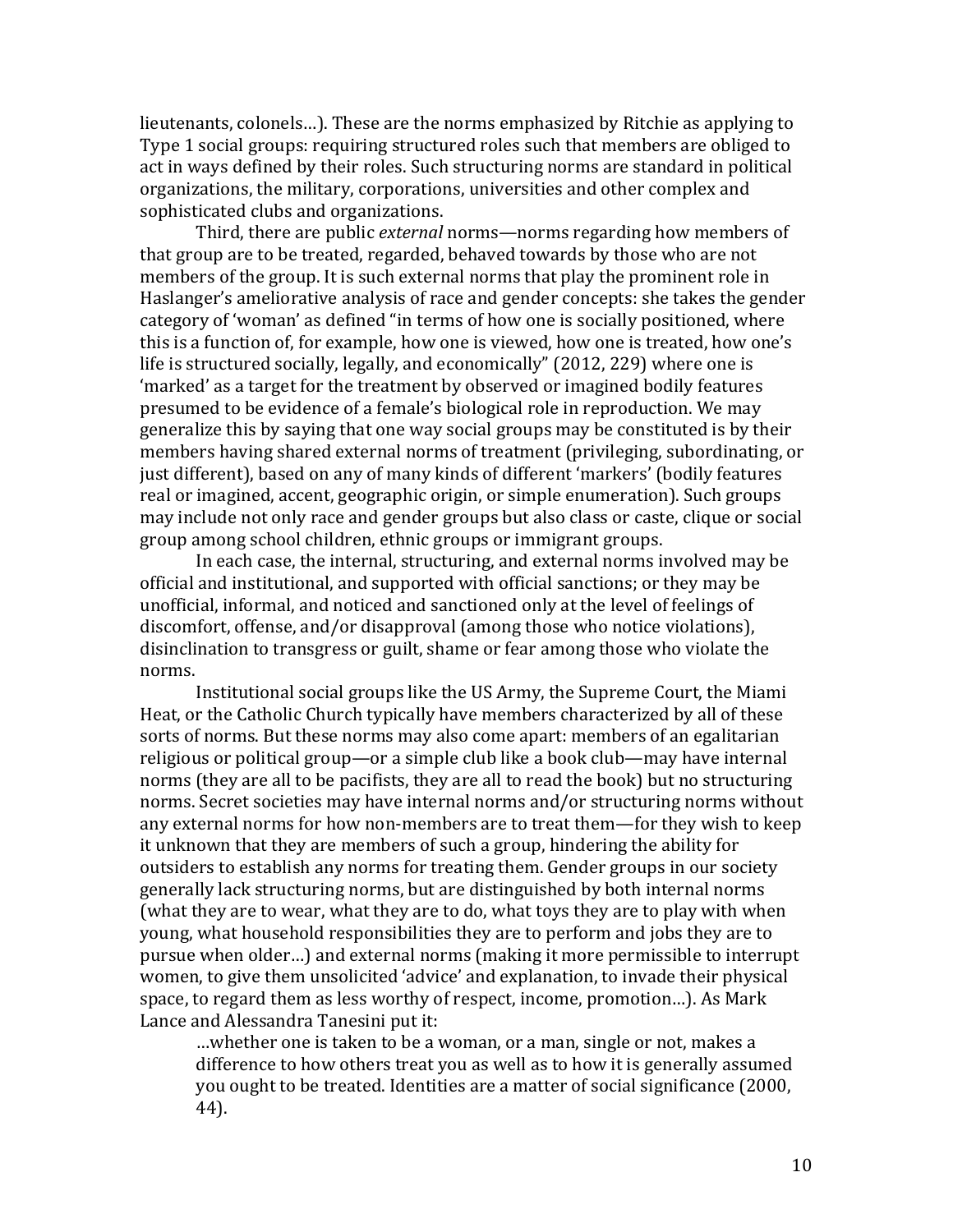Members of 'racial' groups or class groups may be subject to external norms that treat them as *to be regarded as* less worthy, not requiring deference, permissible to interrupt, shortchange, abuse or insult in all sorts of ways—even if the members of the group share no internal norms about how they are to act and even if there are no structuring norms to give organization to the group.

Thus we can see social groups of different kinds as having in a shared normative structure, while still respecting important differences across different kinds of social groups. We can also identify what distinguishes all of these social groups them from arbitrary assemblages of people, or groups of people who merely share some physical characteristic(s). There are no governing norms for how Ghenghis Khan and I are both to be treated, nor (in our culture) for how people with a longer second toe, or hazel eves, are to be treated, or are to act. There are, unfortunately, such norms for how people of color, and women, are to act and be treated. As participants in the social world, we can be blind to these norms and fail to recognize the social groups (which *is* in part a matter of recognizing or reacting understandingly to the norms) only at our own peril—peril of sanctions, ostracism, or worse. (Girls with autism spectrum disorders—who have far more difficulty recognizing social norms—are also far more likely to be sexually abused.)

So we may propose an answer to the question 'What is a social group?': a group of people constitutes a social group when those individuals are united by internal, external and/or structuring norms. Membership in a social group has normative significance: significance for how people (group insiders and/or outsiders) are to behave towards, regard, and treat group members, and/or for how the members themselves are to behave, to regard themselves and others.<sup>7</sup> Arbitrary mereological sums or sets of people (or people, worlds, and times) will generally carry no such significance. Similarly, groups of people that involve merely shared characteristics (a longer second toe, hazel eyes, sufferers of mitochondrial disease) do not constitute groups of *social significance* unless or until these groups are linked to norms: for how members of the group are to behave, or for how others are to regard or treat them. Left-handed people do not form a social group now, in this country, but they might—or might have—in societies in which left-handedness was taken as a sign of being 'sinister', in league with the devil, marking out left-handed people as to be treated in certain ways differently from their right-handed counterparts. To be part of a social group is to be part of a group that is significant for how you are to act and to regard yourself (it may be part of your social 'identity') and/or for how others are to behave towards and regard you. $8$ 

 $7$  This makes the above analysis of social groups analogous to Heidegger's treatment of the ready-tohand, as characterized by norms regarding who is to use it, in what way, for what purpose... Also, like Heidegger's ready-to-hand (but unlike the more standard category of artifacts) social groups may be, but need not be, intentionally created.

 $8$  This account of social groups fits reasonably well with the notion employed by social identity theories of norms—which hold that group norms are obeyed because one identifies with being a member of the group. For this to have any plausibility (even as a partial account of norms) the groups in question must be governed by internal and/or structuring norms: mere belonging in a group of people with a longer second toe intuitively does not affect one's feelings of identification, and doesn't bring with it any norms to comply with. In short, social identity theorists about norms must think of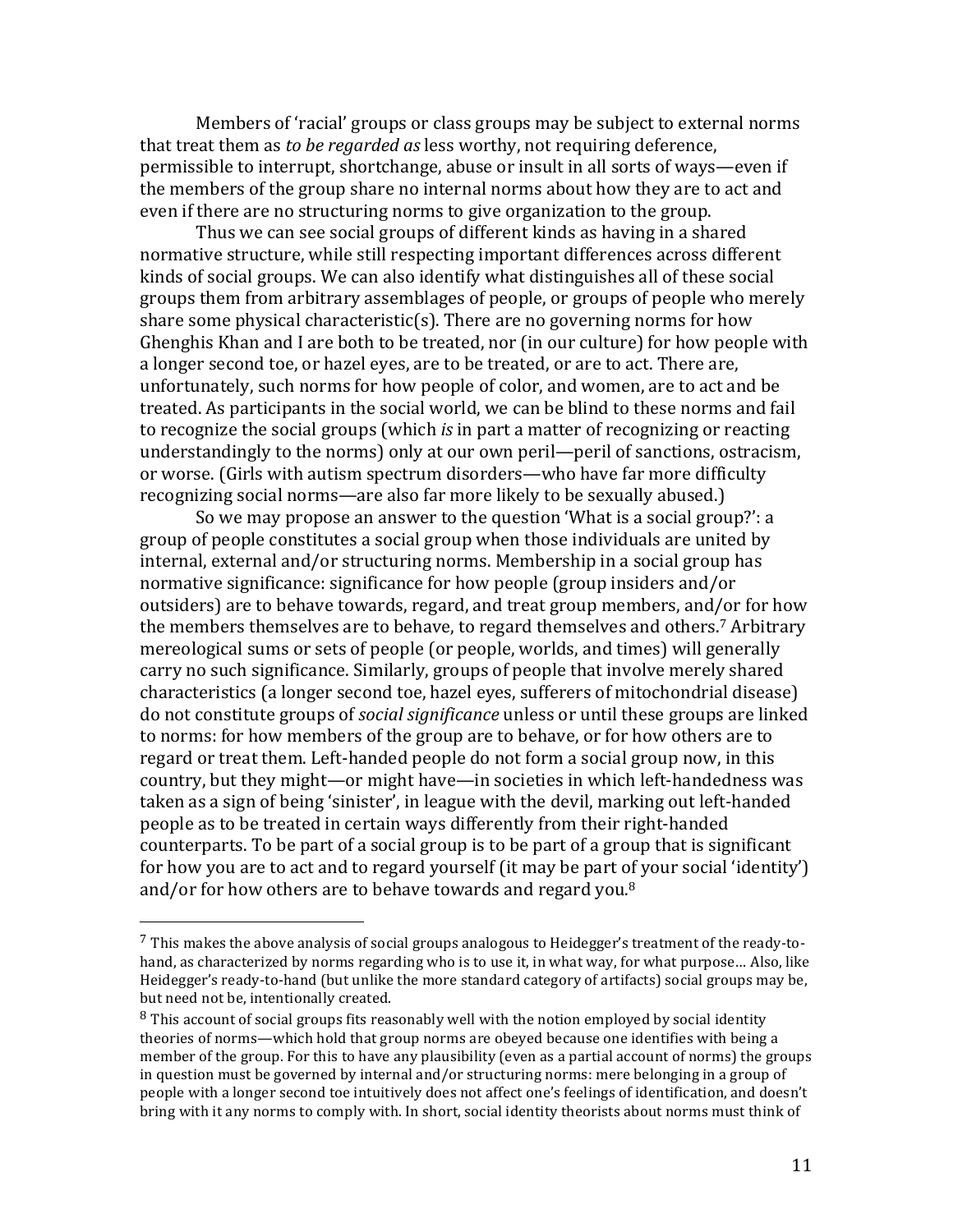When I say that social groups serve to give normative structure to our lives, one might wonder what sense of 'norm' is in question. I'd like to remain as neutral on that as possible—but some requirements are clear for the notion of 'norm' to do the work needed here.<sup>9</sup> Roughly following Bicchieri, we can think of norms in the sense at issue as prescriptions and proscriptions of how one is *to act* (including in this how one is to think, feel, regard an individual or situation), in various contexts, towards others of various sorts, etc., and the corresponding expectations<sup>10</sup> (Bicchieri 2006, 2). Though norms may be made explicit in institutionalized rules, they need not be; they may be what Bicchieri calls "informal norms that emerge through the decentralized interaction of agents within a collective and are not imposed or designed by an authority"  $(2006, x)$ . As Bicchieri emphasizes, they need not be the products of human design and planning, and need not be socially advantageous or efficient (2006, xii). So to say there are certain norms is not to endorse them either on practical or moral grounds. Moreover, norms (as I shall use the term here) need not be even consciously acknowledged (or accepted, or believed in) by those guided by them and subjected to them. As Bicchieri again puts it: 

... most of the time, we are not aware of our expectation, and compliance may look like a habit, thoughtless and automatic, or it may be driven by feelings of anxiety at the thought of what would happen if one transgresses the norm. Upholding a norm is not a matter of conscious cost/benefit calculations; rather, people tend to repeat patterns of behavior that they have learned and, on average, work well in a variety of situations" (2014, Section 7)

Instead, norms might best be revealed by our tacit expectations about how others behave (when are we surprised, when we take notice), feelings of discomfort, inappropriateness, offense, or criticism that arise when the norms are violated; feelings of transgression, discomfort, anxiety, or even triumph at violating them oneself; they may show up even in what do (and do not) show up as 'live options' for action in various situations.<sup>11</sup> Those who are subject to gender and race based norms, for example, might fail to recognize or even vehemently deny that they are subject to these norms, yet their subjection to them may still show up in differential ways they notice, respond to and feel about being interrupted or overlooked; how

<u> 1989 - Andrea Santa Andrea Andrea Andrea Andrea Andrea Andrea Andrea Andrea Andrea Andrea Andrea Andrea Andr</u>

social groups as normatively structured (though more specifically, as having internal and/or structuring norms—not just external norms).

 $9$  In particular, I can remain neutral about what underlies norm compliance—why we tend to follow these norms (the point here is just that the presence of these norms is in part constitutive of what it is for there to be a social group). But the view proposed here is quite coherent with Bicchieri and Muldoon's account that empirical and normative expectations (about others conforming to the norm, expecting them to do likewise, and perhaps sanctioning them if they don't) underlie norm compliance. (2014, Section 7).

 $10$  Including both empirical expectations (about what others will do) and normative expectations (about what others will think ought to be done).

<sup>&</sup>lt;sup>11</sup> See Bicchieri and Muldoon (2014, Section 7) for clarity that while expectations—about others conforming to the norm and expecting them to conform to the norm and perhaps sanctioning them if they don't—underlie norm compliance, these expectations may not be things we are aware of.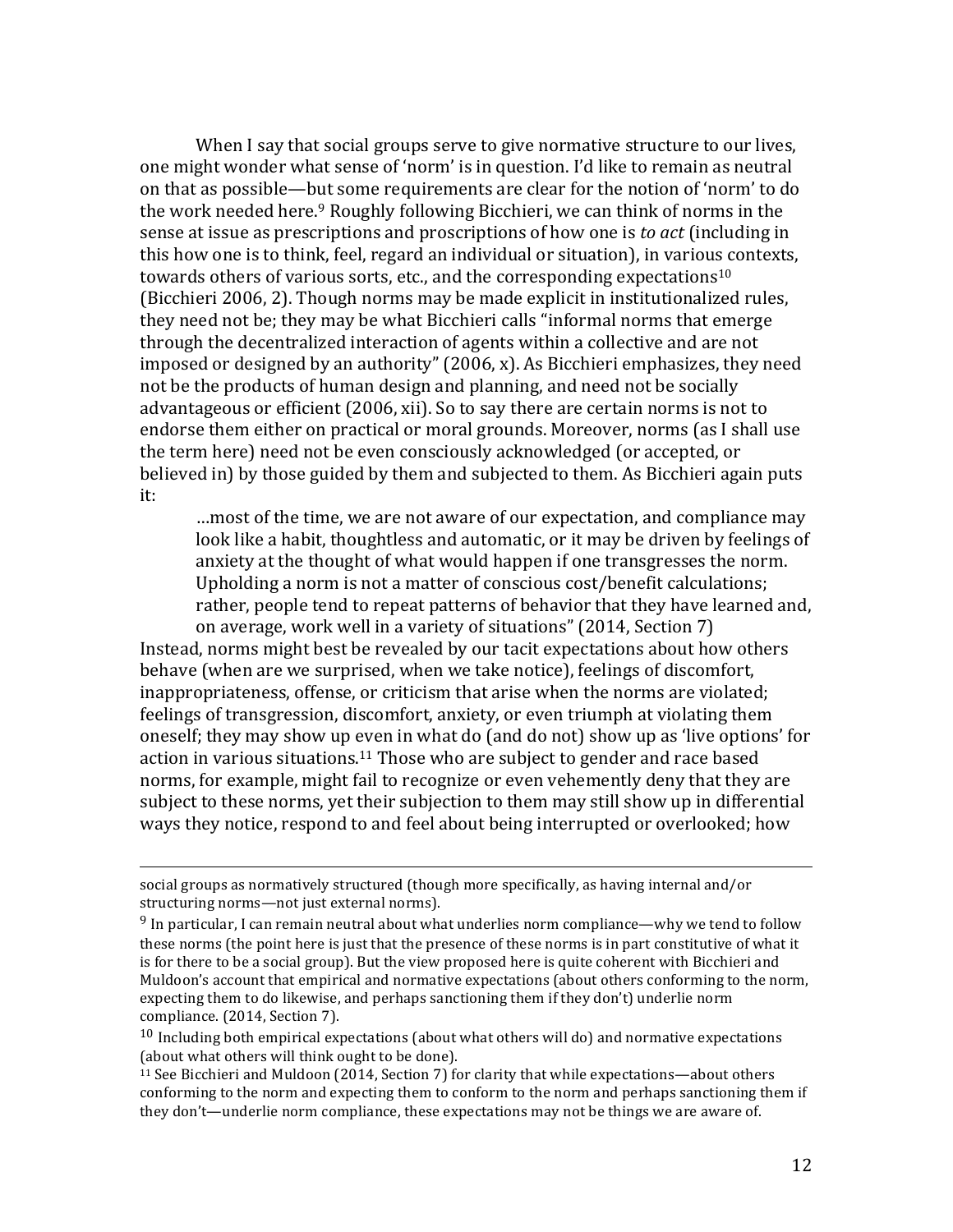much physical space they feel entitled to take up on an airplane or at a conference table; how much credibility and deference and speaking time is to be granted to them by interlocutors, how they are treated during arrest and interrogation, how aggressive or domineering a speaker or management style is taken to be, and so on.

## **5.** Advantages of the normative understanding of social groups

Earlier I raised the question: What function does it serve to have individual terms and concepts for social groups in our lives? We now have an answer: having terms and concepts for social groups is important because these social groups give normative structure to our lives together—providing norms of behavior by and/or towards individuals belonging to different groups or occupying different nodes in a group's structure. In order for our social group terms to serve this function, they must carry with them *normative significance*, whether for how group members are to act (including but not limited to how they treat each other or members at different positions in the structure), or for how others are to treat group members..

The role of norms in structuring the world into social groups has often been overlooked in prior accounts of social groups.<sup>12</sup> But acknowledging that role and adopting this proposal for understanding what social groups are has a number of advantages. First, by paying attention to the role of norms of these various kinds, we can avoid the overgeneration problem and say why only certain groups of people count as *social* groups (groups with social significance)—and why other groups (even those that are unified by some shared characteristic) do not constitute social groups. 

On the flip side, it enables us to capture the unity in a broader swath of social groups than prior theories. The normative understanding enables us to classify races and genders as social groups, even if we acknowledge that there may be no shared natural or cognitive features that ground or legitimize these norms (this may be an illusion—this may be the point of critiques and of some forms of eliminativism), no structuring norms, and perhaps even in some cases no internal norms. But it does so without blurring the crucial distinctions between these groups and social groups unified by internal and structuring norms. It also does so in a way consistent with using identification of these social groups to identify and attempt to correct systematic forms of injustice, without either being blind to the existence of the relevant groups or treating them as unified by shared physiological or cognitive features. 

The normative conception of social groups brings with it other advantages as well. It enables us to say how it can be that the same collection of people may constitute two or more different social groups—as quite different norms may apply to individuals *as* Deacons of the First Episcopal Church versus *as* members of the Better Business Bureau. This is kind of a neat answer, since it is well known that normative and modal features do not supervene on physical features—so it should be no surprise if what distinguishes a constituted social group from its basis in mere people is differential norms.

 $12$  With the exception of Haslanger's account of racialized groups.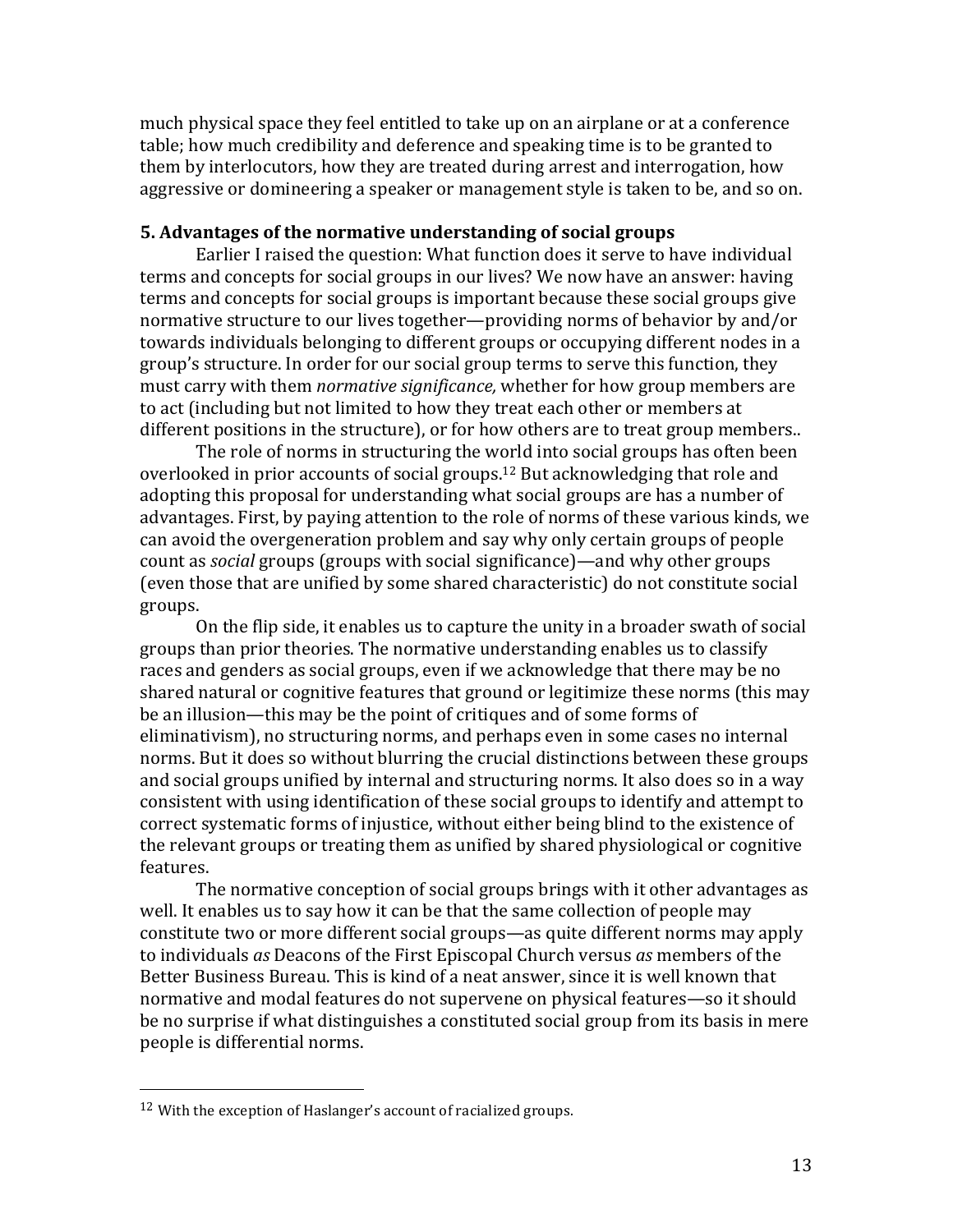This model also enables us to see why some social groups are so prominent in our lives—those that form the fault lines around which many systems of central norms cluster—like religion, race, and gender—play a more central role, and are more likely to figure centrally in our self-identification, than membership in groups that is fleeting, voluntary, and only comes with a few norms in force at fixed times (e.g. being a member of the book club).

This way of understanding social groups thus hooks up usefully with discussions about what it is to self-identify as a member of a particular social group: it is to recognize the relevant norms as binding on oneself, even if one dislikes the relevant norms or would gladly change or reject them, or takes them to be illegitimate. As Lance and Tanesini put it: "identities pose demands on us to which we are sensitive, provided that we take that identity to be part of who we are" (2000, 43). I can take the norms about the predominant role women are to spend in childcare and resent them, resist them, attempt to avoid them by remaining childless, or follow them through in a spirit of joy or duty. But the only way I can take any of these stances is if I see these norms as binding *on me*, which is (in my society) part and parcel of self-identifying as a woman.

It can also enable us to identify other sources of injustice and social problems by enabling us to note the sources of tension that arise in cases in which we belong to more than one social group—in ways that invoke conflicting norms. In many cases of course there may be complex and contextually sensitive interactions of norms--for treating someone as a professor, as a woman, as an African-American, and for behaving as a member of each of these groups. A female manager can't simultaneously follow the deferential norms of womanhood and the aggressive norms of manager—and so faces inevitable criticism and barriers to getting the high social approval required for leadership positions. When President Obama says that the victims of police violence could be him, could be his sons, he is calling attention to himself as a member of a population subjected to these norms of brutal police treatment—self-identifying as an African American, even while he at the same time rejects the legitimacy of these norms, and calls attention to the clash of norms that comes with him also being President and so subject to conflicting norms of respect. As Lance and Tanesini put it, when our commitments that come with different groups are systematically brought into tension and "social facilitation is not forthcoming, as in the cases of working mothers or gay parents, we are dealing with prima facie cases of oppression" (2000, 44).

Another interesting consequence of this normative conception of social groups is that it enables us to acknowledge the possibility of even informal, Type 2 social groups ceasing to exist—as the relevant norms fade away. Categories like 'quadroon' (person of one quarter African ancestry, three quarters European ancestry) and 'octaroon' (one eight African ancestry, the rest European) used to be social groups, significant for structuring norms of treatment and even explicit legal rights and responsibilities in the pre-war slaveholding society of the American South and European colonial areas. But such terms and groups have (thankfully) fallen out of use and the groups, as groups of social significance, have ceased to exist. (This also gives a picture of what the ideal of a race-less or gender-less world would be.)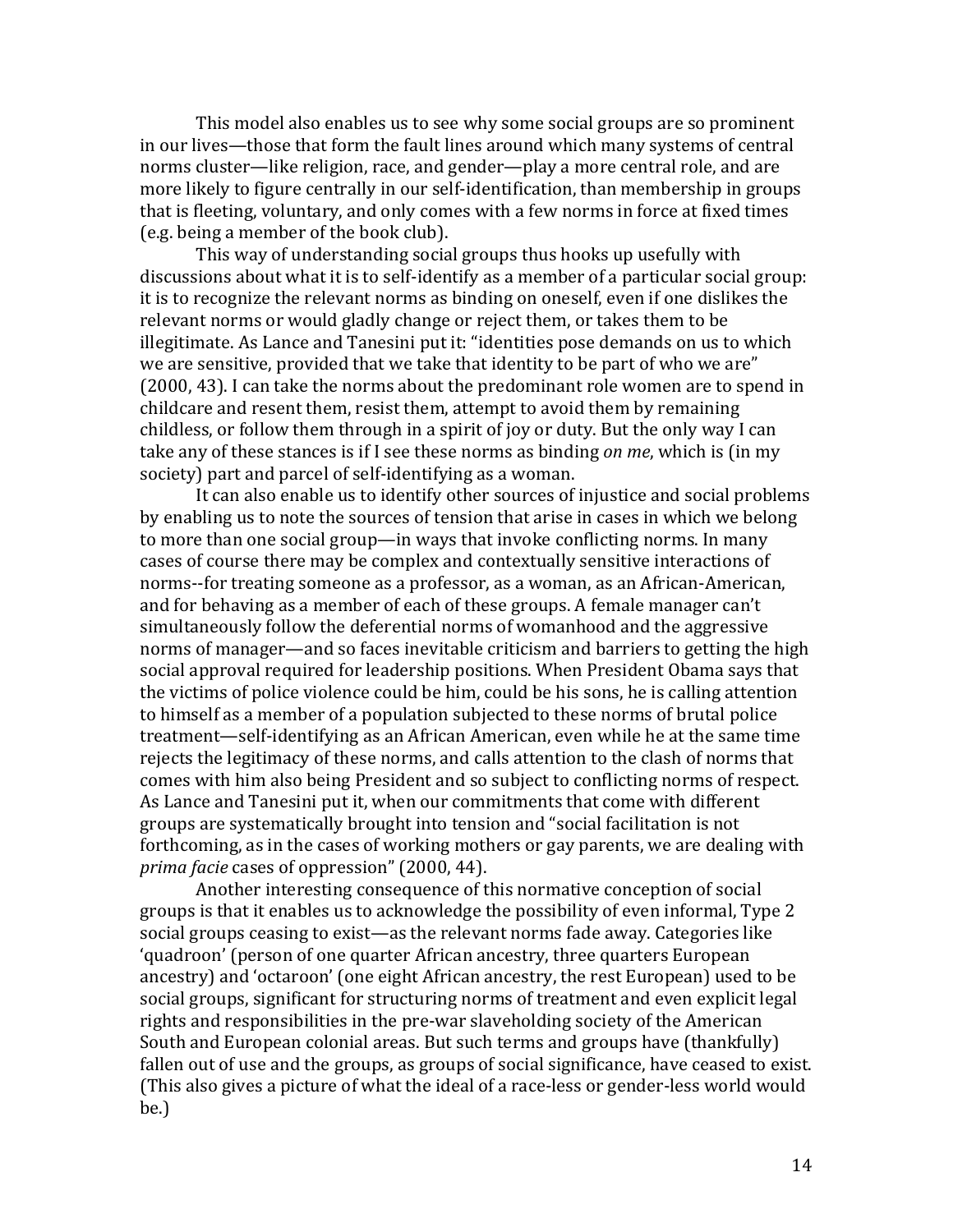Bringing to the fore the role of norms in social groups of all kinds can show what they have in common, as well as highlighting ways they differ. It can also enable us to make explicit many of the governing norms that give structure to our social lives together, in ways that may open them up for critique, reevaluation, or change. So the focus on shared norms rather than shared intentions or shared (natural) features may bring with it both theoretical and practical benefits.

#### **6. Conclusion**

The arguments of this paper have been both methodological and substantive. Methodologically, I have pressed for a reorientation of work on social groups. First, I argued, we should give up debating whether social groups exist—for many plainly do. A better question is what social groups are. But here I urged caution as well. For 'social group' is a term of art; we should think of ourselves not as potentially discovering the true essence of social groups (by sorting through competing accounts), but rather as faced with the task of determining what function we want the notion of 'social group' to serve—whether of playing a role in legitimating attributions of group responsibility, of helping identify and correct forms of injustice, or of serving in social scientific prediction and explanation. For different purposes, different notions may be appropriate.

Even if 'social group' is largely a term of art, however, our terms for various social groups—clubs and courts, races and genders—are not. We can, I have urged, address the general question by asking if there is a function terms and concepts of these sorts have in common. And I have suggested that there is: they all function to articulate a normative structure for our lives together, marking internal, external or structuring norms for group members. This normative analysis of social groups enables us to get a highly general account that at the same time excludes the 'overgenerated' cases of some prior accounts, while showing what social groups of different types have in common and what still distinguishes them. It also, I have argued, enables us to solve old problems like how the same individuals may constitute different social groups, and to connect interestingly with accounts of selfidentification and identification of sources of injustice. It is, at the least, an interesting and under-recognized proposal to consider.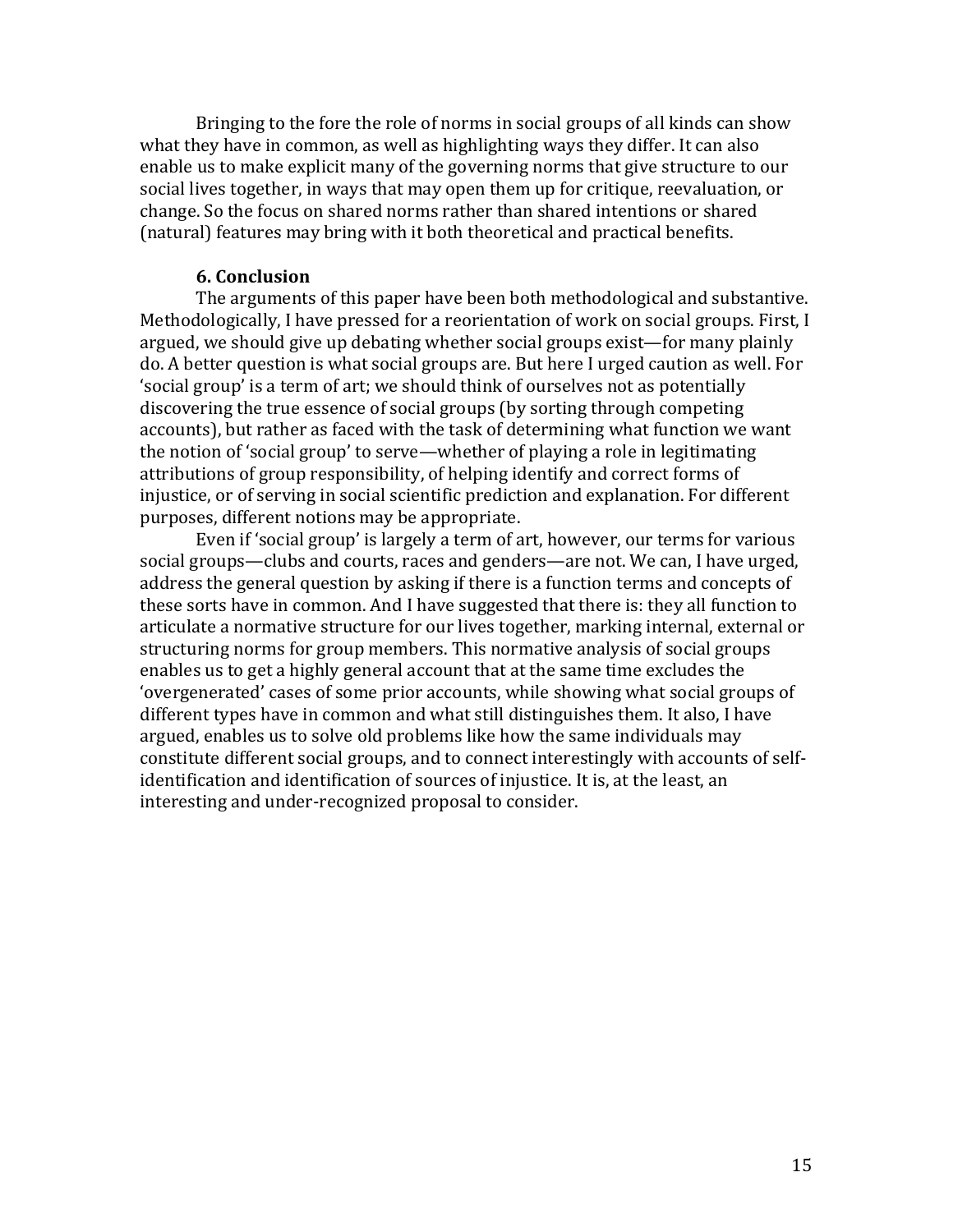# **References:**

Bicchieri, Christina (2006). *The Grammar of Society: The Nature and Dynamics of* Social Norms. Cambridge: Cambridge University Press.

Bicchieri, Cristina and Muldoon, Ryan, "Social Norms", *The Stanford Encyclopedia of Philosophy* (Spring 2014 Edition), Edward N. Zalta (ed.), URL = <http://plato.stanford.edu/archives/spr2014/entries/social-norms/>

Effingham, Nikk (2010). "The Metaphysics of Groups" *Philosophical Studies* 2010, 149: 21-67.

Epstein, Brian. (2015). *The Ant Trap: Rebuilding the Foundations of the Social Sciences.* New York: Oxford University Press.

Gilbert, Margaret (1989). *On Social Facts.* Princeton, NJ: Princeton University Press.

Greenwood, John (2003). "Social Facts, Social Groups and Social Explanation", *Nous* 37:1, 93-112.

Haslanger, Sally (2012). *Resisting Reality: Social Construction and Social Critique.* Oxford University Press.

Heidegger, Martin (1927/1962). *Being and Time*. Translated by John Macquarrie and Edward Robinson. New York: Harper and Rowe.

Lance, Mark Norris and Alessandra Tanesini (2000). "Identity judgments, queer politics". *Radical Philosophy* 100: 42-51.

List, Christian and Philip Pettit (2010). *Group Agency: The Possibility, Design and* Status of Corporate Agents. Oxford: Oxford University Press.

Ritchie, Katherine (2015). *The Metaphysics of Social Groups*, in Philosophy Compass 10/5: 310-321.

Searle, John (1995). *The Construction of Social Reality.* New York: The Free Press.

Sheehy, Paul. (2003). "Social Groups, Explanation and Ontological Holism", *Philosophical Papers* 32 (2): 185-91.

Thomasson, Amie L. (2007). *Ordinary Objects.* New York: Oxford University Press.

Thomasson, Amie L. (2009). "Answerable and Unanswerable Questions". In David Chalmers, David Manley, Ryan Wasserman, eds. Metametaphysics. Oxford: Oxford University Press.